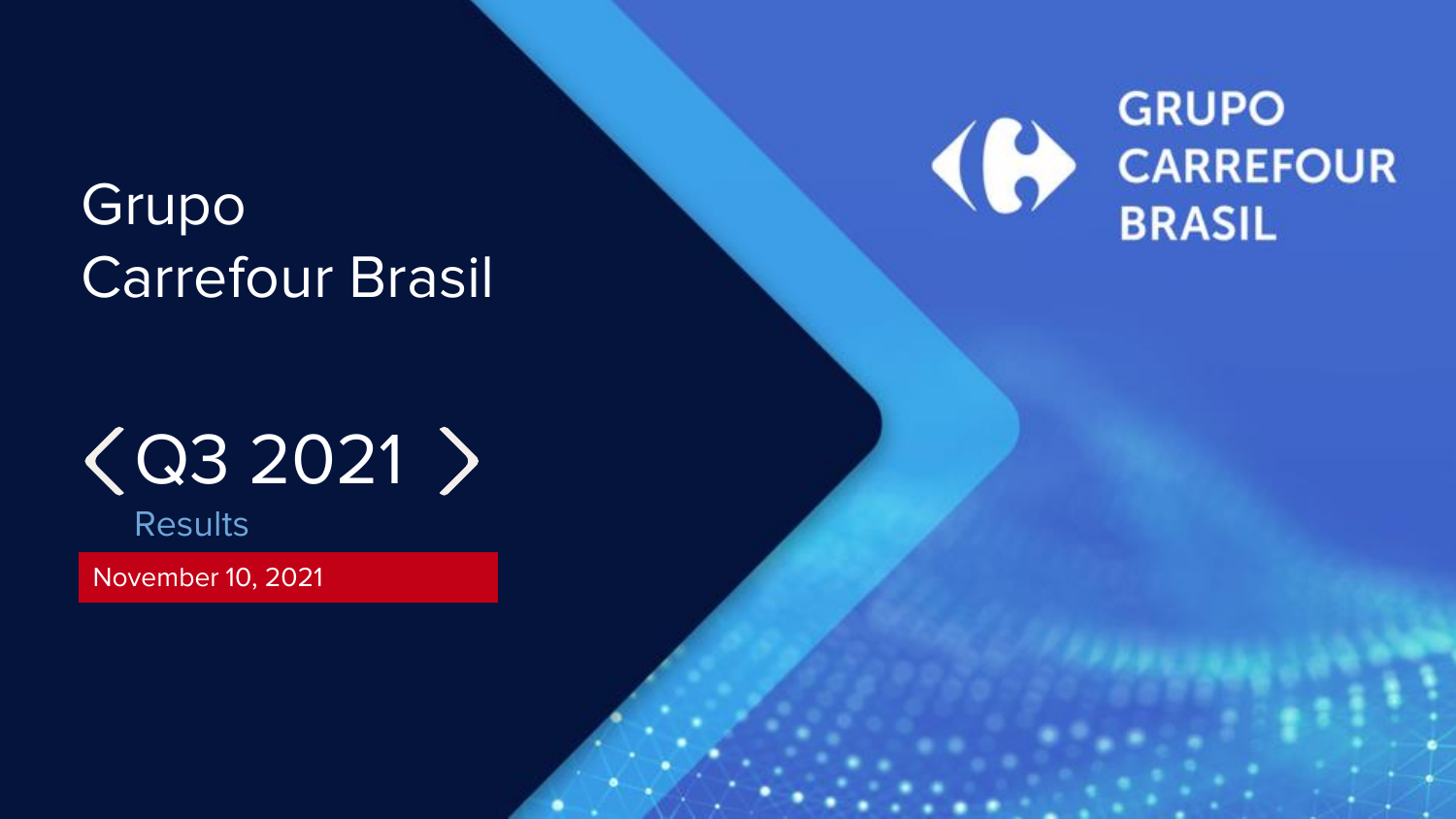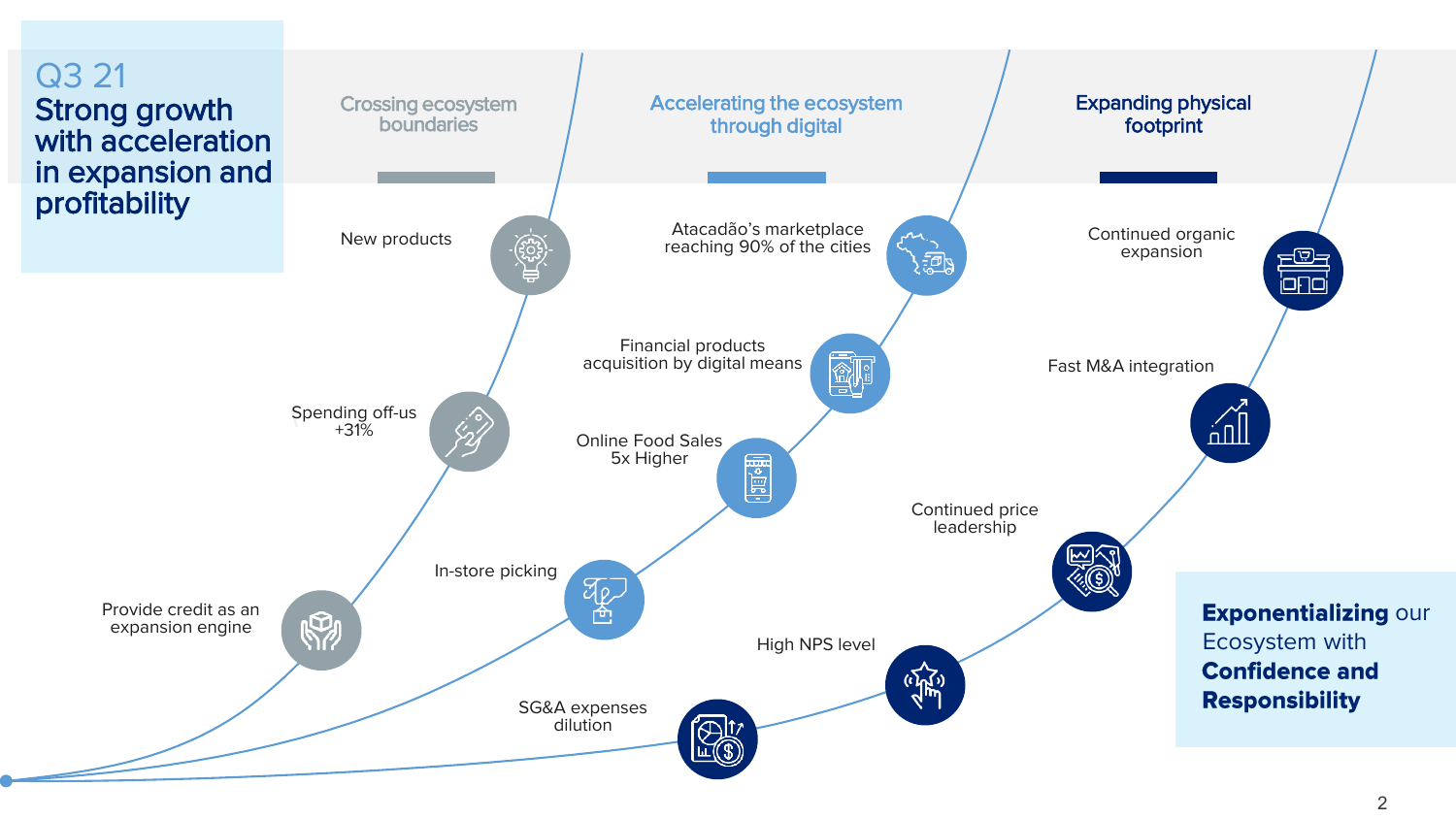### Q3 21: Gross sales and EBITDA growth with market share gains



Retail Atacadão Banco Carrefour

DEBT AND LEVERAGE (negative figures represent net

### R\$ -7.2 bn >> -1.27x net debt/Adj. EBITDA LTM ADVANCE PAYMENT OF DIVIDENDS/IOE 2021 R\$ -7.7 bn\* »» -1.35x net debt/Adj. EBITDA LTM R\$ 2.5 bn of unsold receivables

\* Includes discounted receivables of R\$ 480 million, in line with the methodology applied by rating agencies

### R\$ 865.9 million

In two instalments of R\$ 432.95 million on November 25 and December 15, 2021

debt)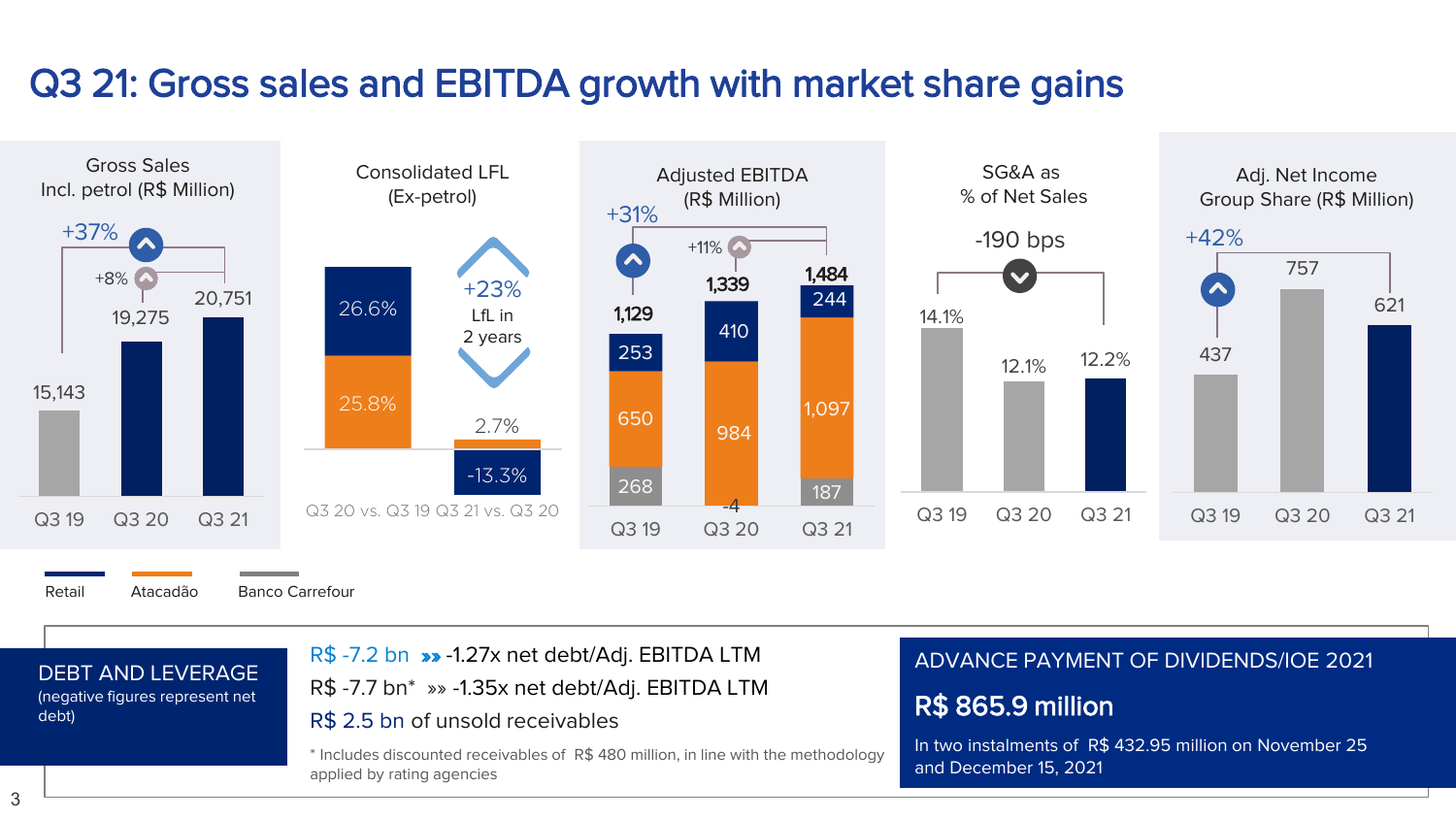### Atacadão

### Accelerated and profitable expansion



## +7 organic stores in Q3 21













--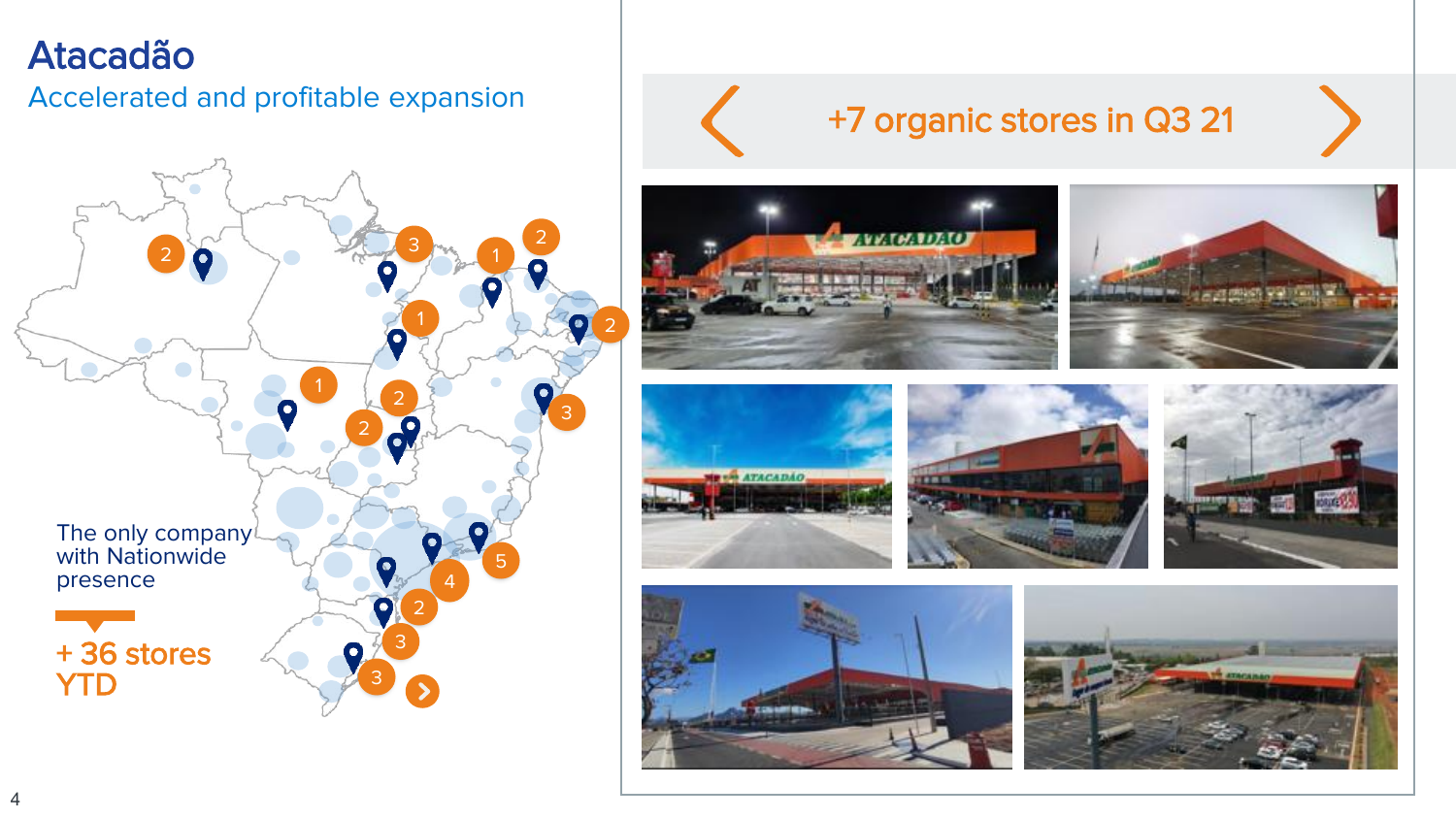### Atacadão Record EBITDA in Q3

Gross sales +14.3% y/y (LfL +2.7% and +11.6% expansion)

+36 new stores YTD 7 organic stores in Q3 21

Adjusted EBITDA R\$ 1.1 billion +11.5% y/y (7.8% margin)

- Fast-paced organic expansion plan in addition to recent M&A, enabled by our solid balance sheet;
- Faster-than-expected uplift from new stores boosting sales;
- +113% in digital sales vs. Q2 21 mainly driven by our own e-commerce platform;
- Market knowledge and purchasing power: Strong revenue growth, profitability and continued price leadership.

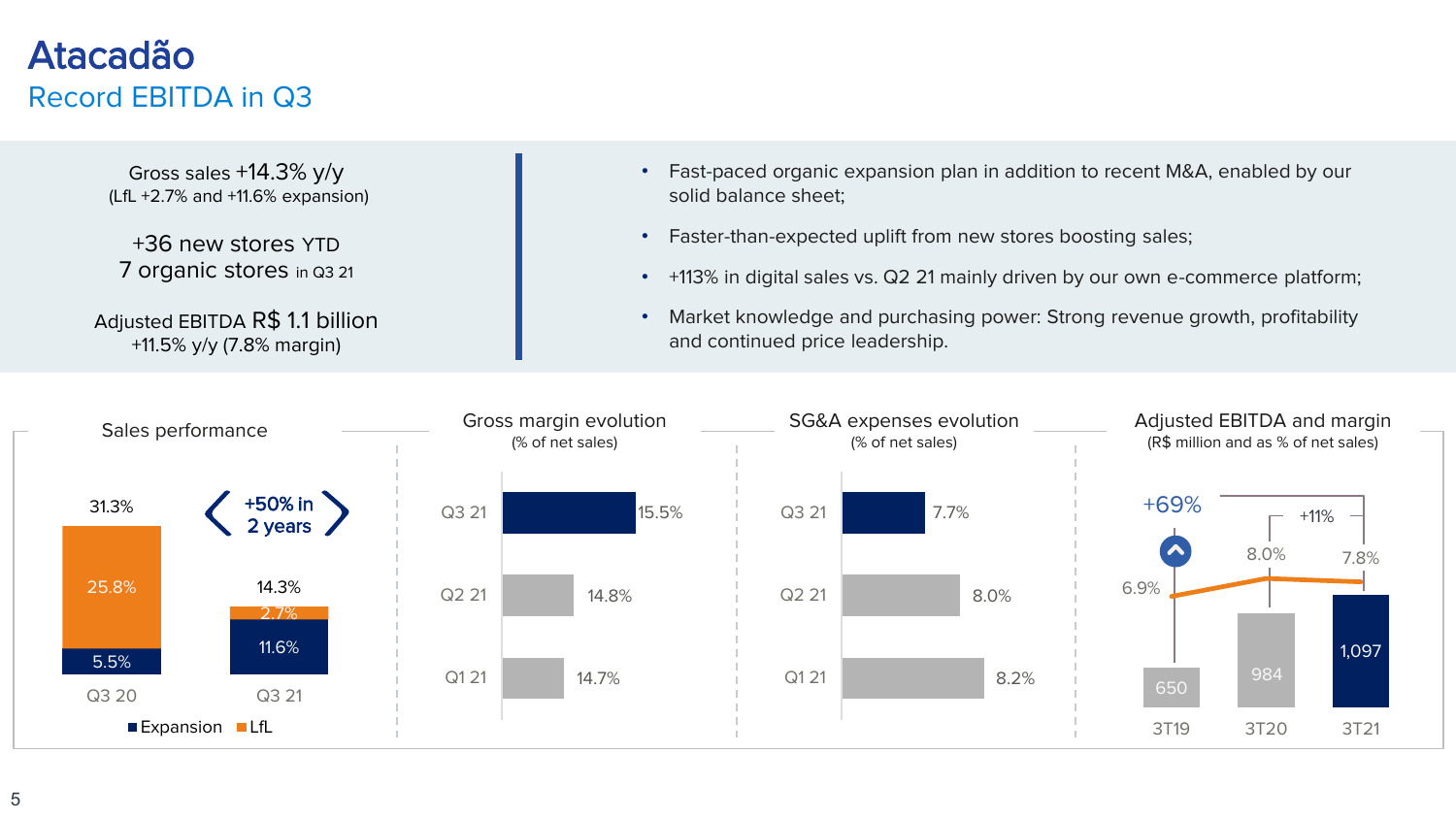## Carrefour Retail

### Continued structural improvements

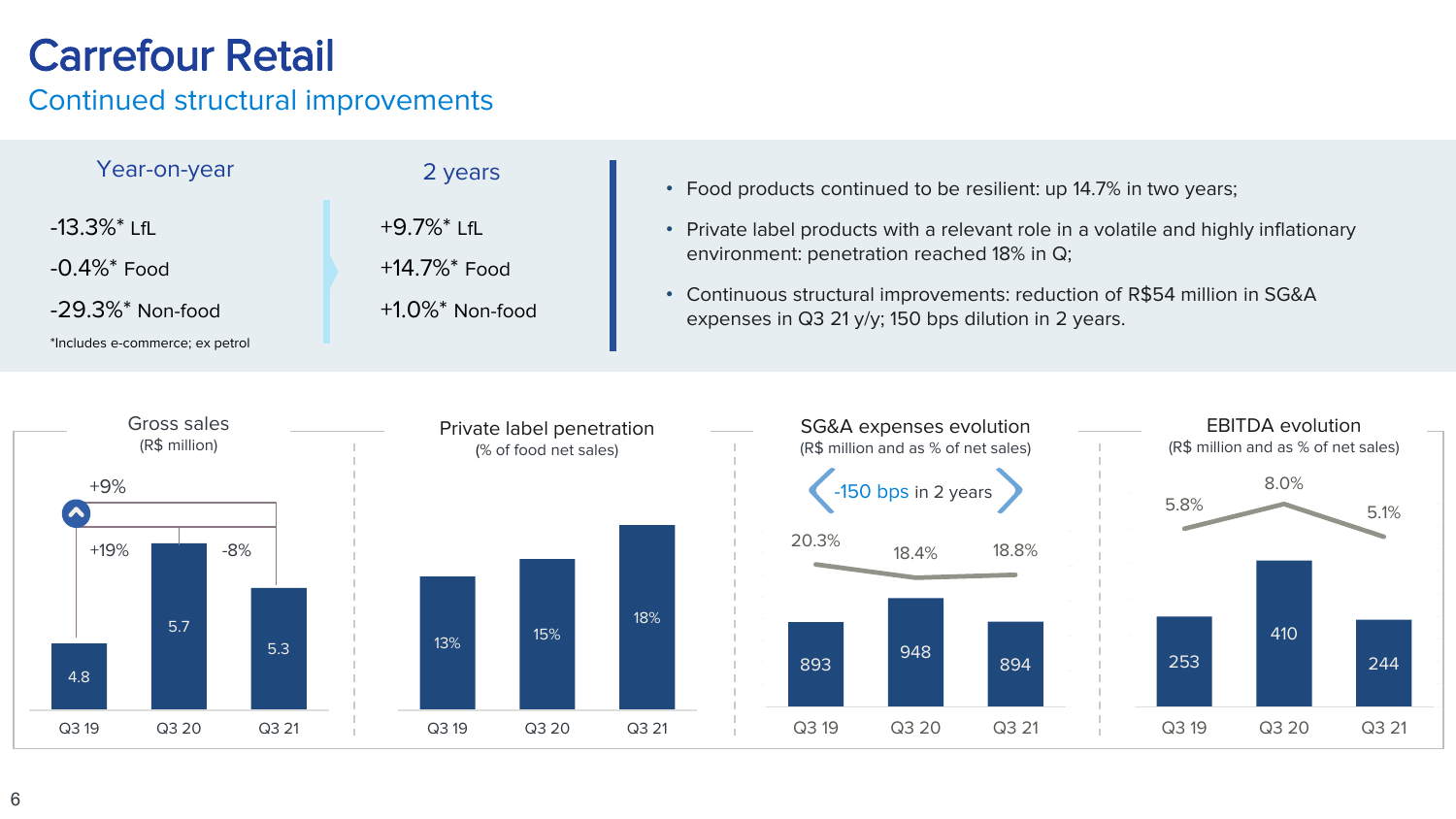### **Digital**

### New concepts evolving; digital channel already a reality at Atacadão

- Food GMV up 401% in 2 years;
- +113% in digital sales at Atacadão vs. Q2 21, mainly driven by our own e-commerce platform;
- E-commerce 52% higher vs. Q3 19;
- Atacadão's marketplace delivering to 90% of Brazilian cities;
- Own picking at Carrefour stores as planned: 32 stores already integrated.



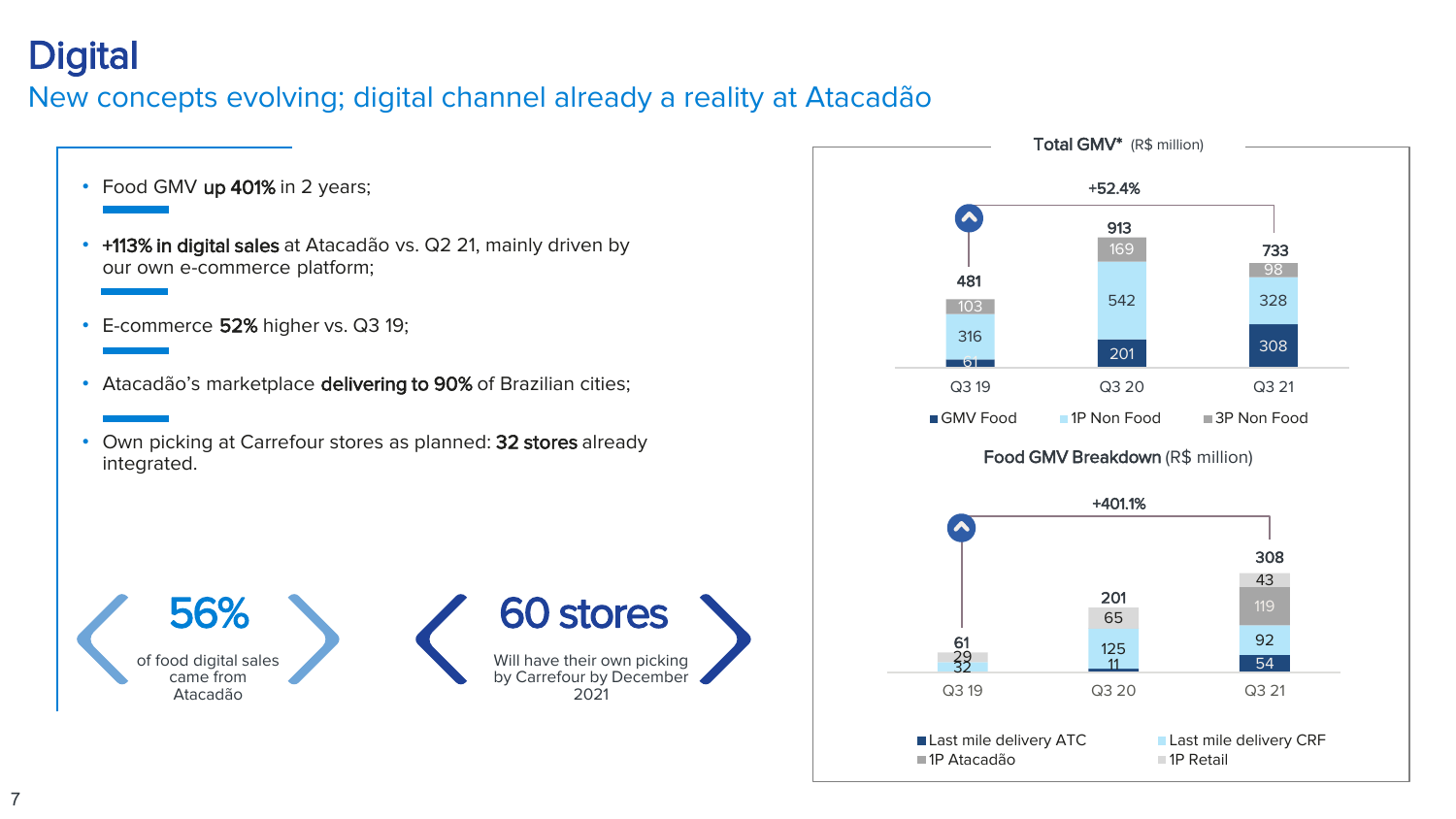## Banco Carrefour

### Another solid performance

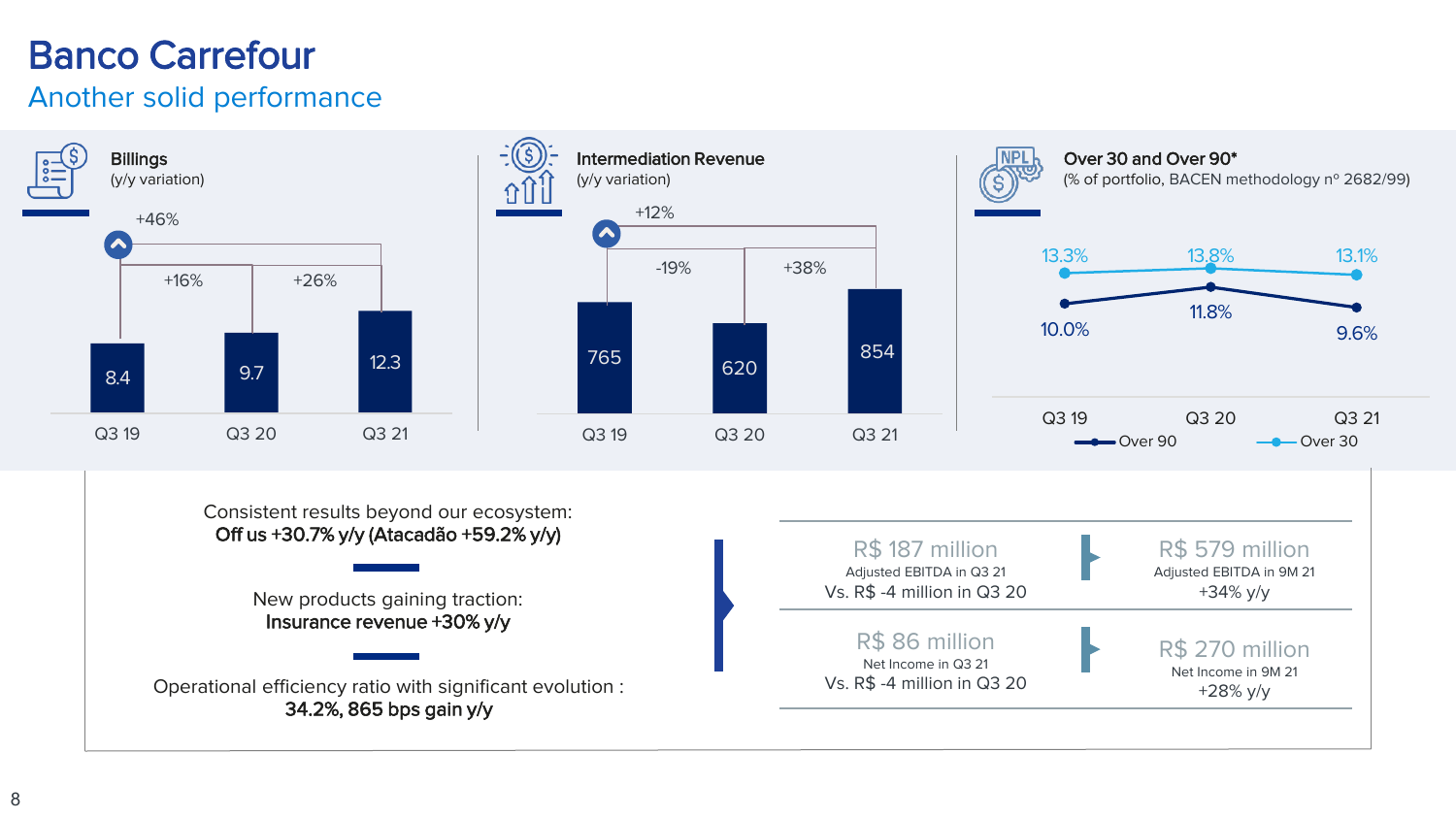## Further advances in ESG





Leadership

38% women

54% blacks (in Sep/21)

#### Two new programs - expanding ethnic-racial inclusion in the Group

- Affirmative Internship
- "Future talents" black leadership

"Carrefour Juntos para Transformar" public notices

- 40 organizations and projects Racial literacy
- Public content
- + 30,000 employees already trained Commitment to society
- Donation of 894 tons of food: +18% vs. 2Q21
- Freeze of prices of private label products until Jan 2022

### SOCIAL ENVIRONMENTAL GOVERNANCE



### Zero Deforestation

• 100% traced meat and free from deforestation

#### Sustainable Food Production

- Cage-free eggs represented 17.5% of the eggs sold at Carrefour Retail
- Atacadão: up 10.2% in sales vs. Q2 21

#### Energy Comsumption

• Purchase of energy on the free market since 2007 by Carrefour and 2016 by Atacadão



#### Launch of the new Code of Ethics and Conduct

- Establishment of the Carrefour Group's Integrity System
- Zero tolerance policy for any violation of human rights and discrimination
- Sustainable development as a cross-cutting theme
- 65% of employees already trained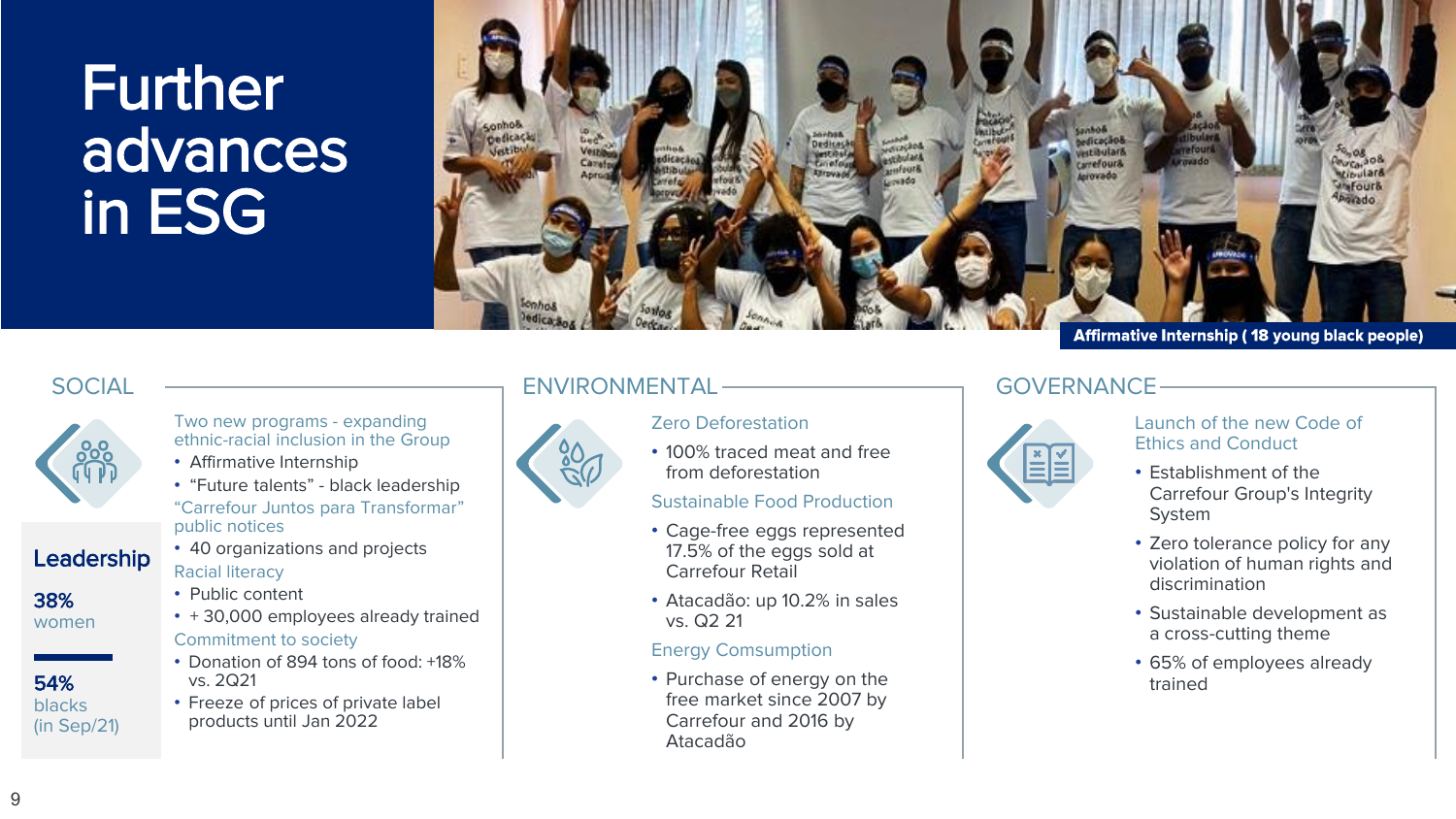